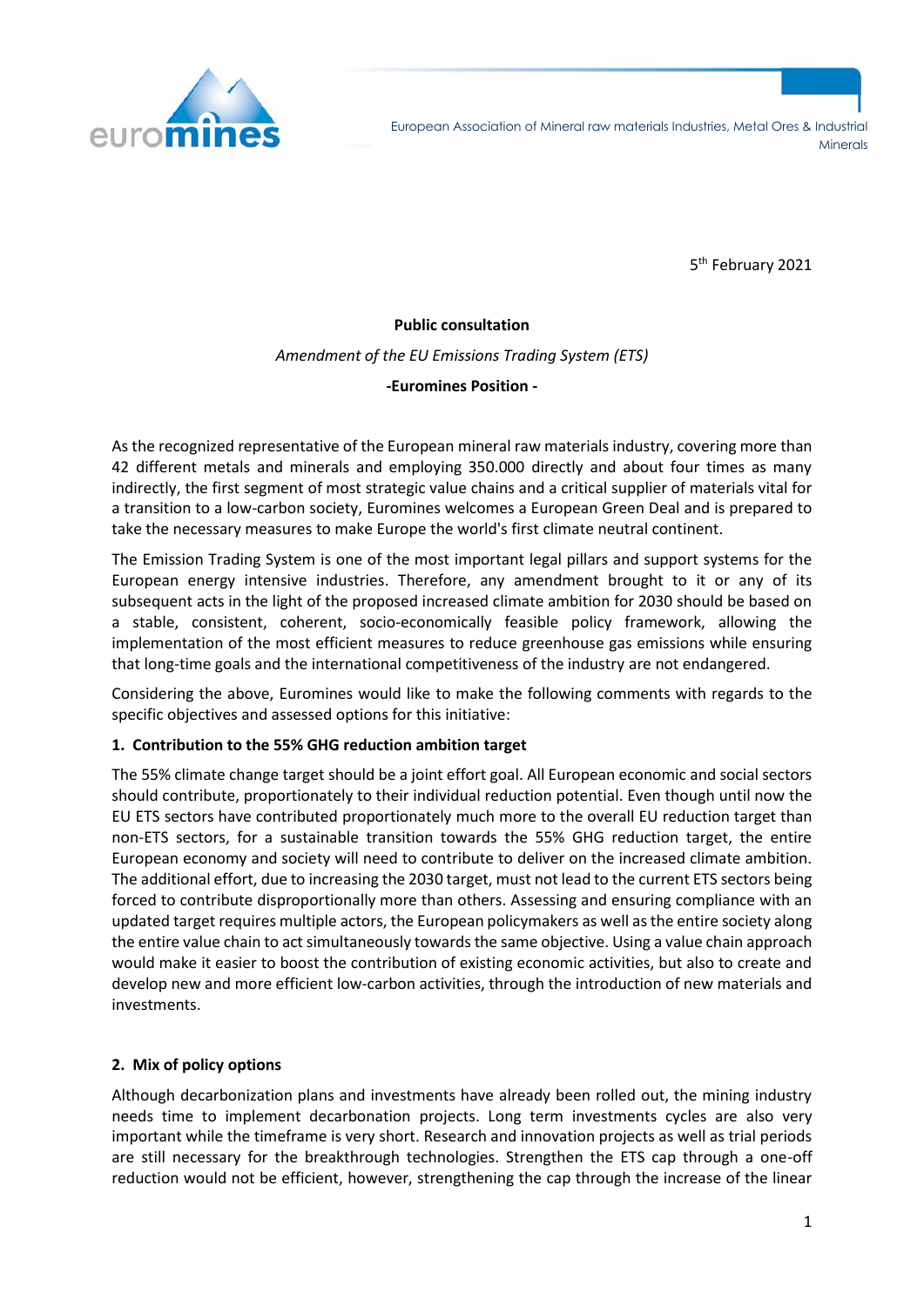

reduction factor combined with the MSR would. So far, the MSR remains the most efficient instrument to stabilize the EU ETS. Therefore, the policy mix choice should ensure the basis for stable, coherent investment conditions that would allow for the deployment of low-carbon technologies.

## **3. The carbon leakage protection measures currently in force should remain the main instrument protecting the competitiveness of the energy intensive industries, and encouraging innovation**

The mineral raw materials industry is highly electro-intensive, exposed to a significant risk of direct and indirect carbon leakage. Unable to pass through costs and currently faced with the prospects of investment in the EU ETS area worsening simultaneously with a decrease in domestic demand, the EU raw materials sector is concerned that any lack of an effective carbon leakage protection system as it is now will undermine the international competitiveness of the industry through the further loss of market share and profit margins to competitors who do not face similar costs. In this context, sufficient free allocation according to needs must continue to be provided to the industry. The indirect costs reimbursement also needs be taken into consideration as electrification will be the key to achieving a low-carbon economy.

If additional measures are necessary as identified by the future impact assessment, then they should complement the current system, not change, or replace it.

## **4. Benchmark relevant allocation**

Benchmark values should be calculated using the current methodology and reflect actual performances registered by the sectors. There is no need for additional benchmarks. Rather, the existing ones should:

- Be reassessed to include all the right installations;
- Reflect the latest data, technological innovations, and best available techniques;.

## **5. Extension of ETS Directive scope**

As the extension of the current ETS system would generate additional burdens we believe that two separate systems are preferred for the time being. At the same time, the relative carbon-price impact on emissions varies considerably from sector to sector. It is not feasible to put local markets with different capacity to pay into a system with internationally competitive industry.

## **6. Any amendment requires a systemic, holistic approach along integrated value chains**

Assessing and ensuring compliance with an updated target requires multiple actors, the European policymakers as well as the entire society along the entire value chain to act simultaneously towards the same objective. Using a value chain approach would make it easier to boost the contribution of existing economic activities, but also to create and develop new and more efficient low-carbon activities, through the introduction of new materials and investments. Moreover, the use of best available techniques (BAT) would be essential.